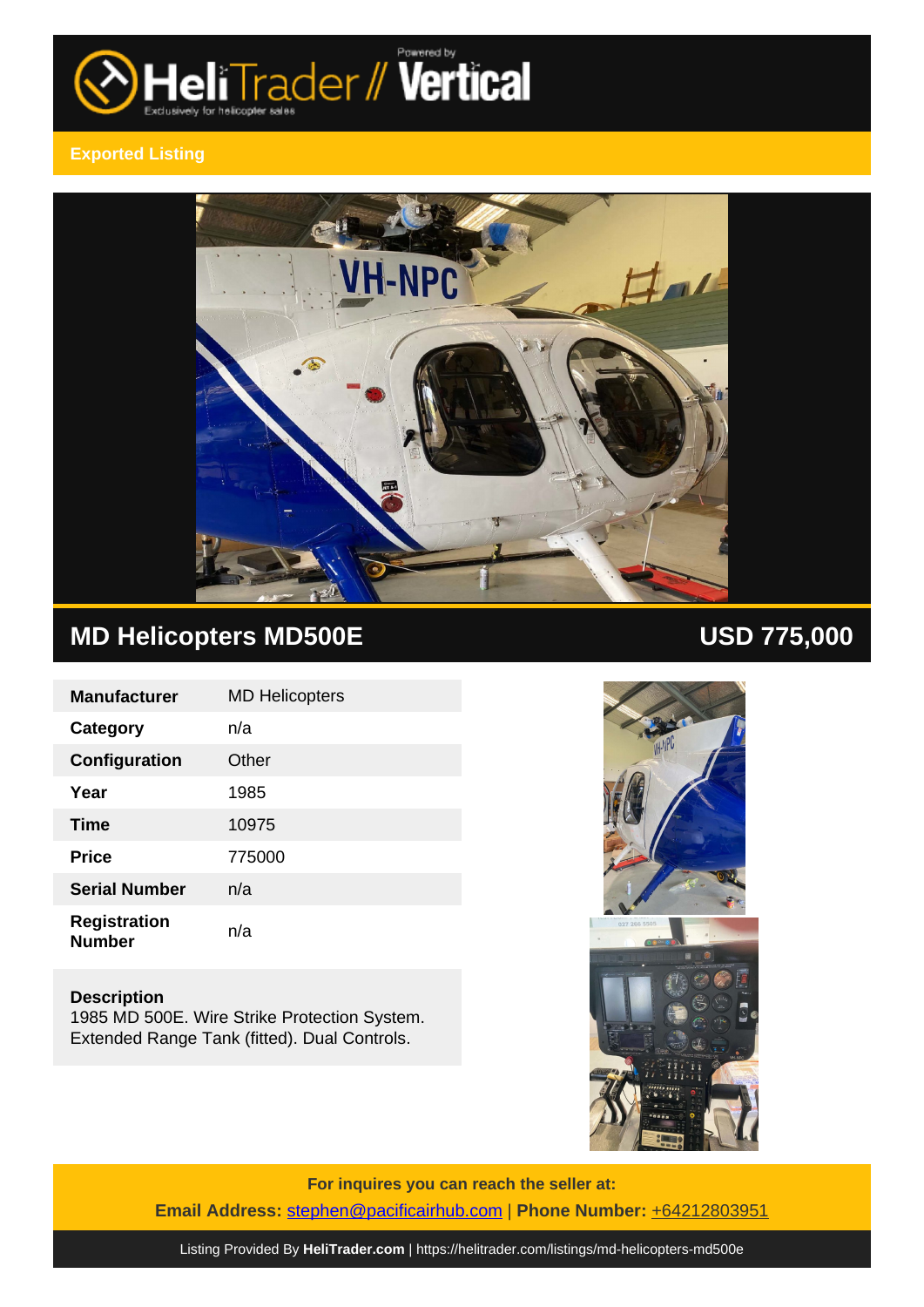### **Avionics**

- COMMUNICATION
- INTERCOMM AMS44 DUAL POSITION
- COMM 1 GARMIN GNS430W
- COMM 2 BENDIX KING KY196A
- PHONE INTEGRATED BURY BLUETOOTH SYSTEM
- FM MC535 MARINE RADIO
- TRANSPONDER GARMIN GTX335H
- TRACKING SYSTEM TRACPLUS ROCKAIR (WITH GPS / CELL / SATELLITE)

# NAVIGATION SYSTEMS

- NAV 1 GARMIN GNS430W GPS AND VOR
- NAV 2 NOT FITTED
- MFD INTEGRATED TO ASPEN EFD1000 (SEE ATA 31)
- MAP GARMIN GPSMAP 750 WITH INTEGRATED MARINE TRANSPONDER
- ADF BENDIX KING KR-87
- RADIO ALTIMETER BENDIX KING KRS-10 WITH INDICATOR AND INTEGRATED
- HEIGHT TO ASPEN EFD1000
- PRIMARY COMPASS ASPEN SENSOR UNITS INTEGRATED TO PFD / MFD
- STANDBY COMPASS STANDARD

# **Equipment**

EQUIPMENT & FURNISHINGS

- SEATING 2 CREW, 2 PASSENGER
- HIGH SKIDS
- LITTER KIT FIXED PROVISIONS
- DUAL CONTROLS
- WIRE STRIKE PROTECTION SYSTEM

# FUEL SYSTEM

- FUEL TANK STANDARD
- EXTENDED RANGE TANK FITTED
- INDICATION & RECORDING SYSTEMS
- PRIMARY ASPEN EFD1000 WITH REMOTE SENSOR UNIT
- SECONDARY ASPEN EFD1000 WITH REMOTE SENSOR UNIT
- VSI INSTANTANEOUS VSI

**For inquires you can reach the seller at:**

**Email Address:** [stephen@pacificairhub.com](mailto:stephen@pacificairhub.com,) | **Phone Number:** +64212803951

Listing Provided By **[HeliTrader.com](https://helitrader.com)** |<https://helitrader.com/listings/md-helicopters-md500e>